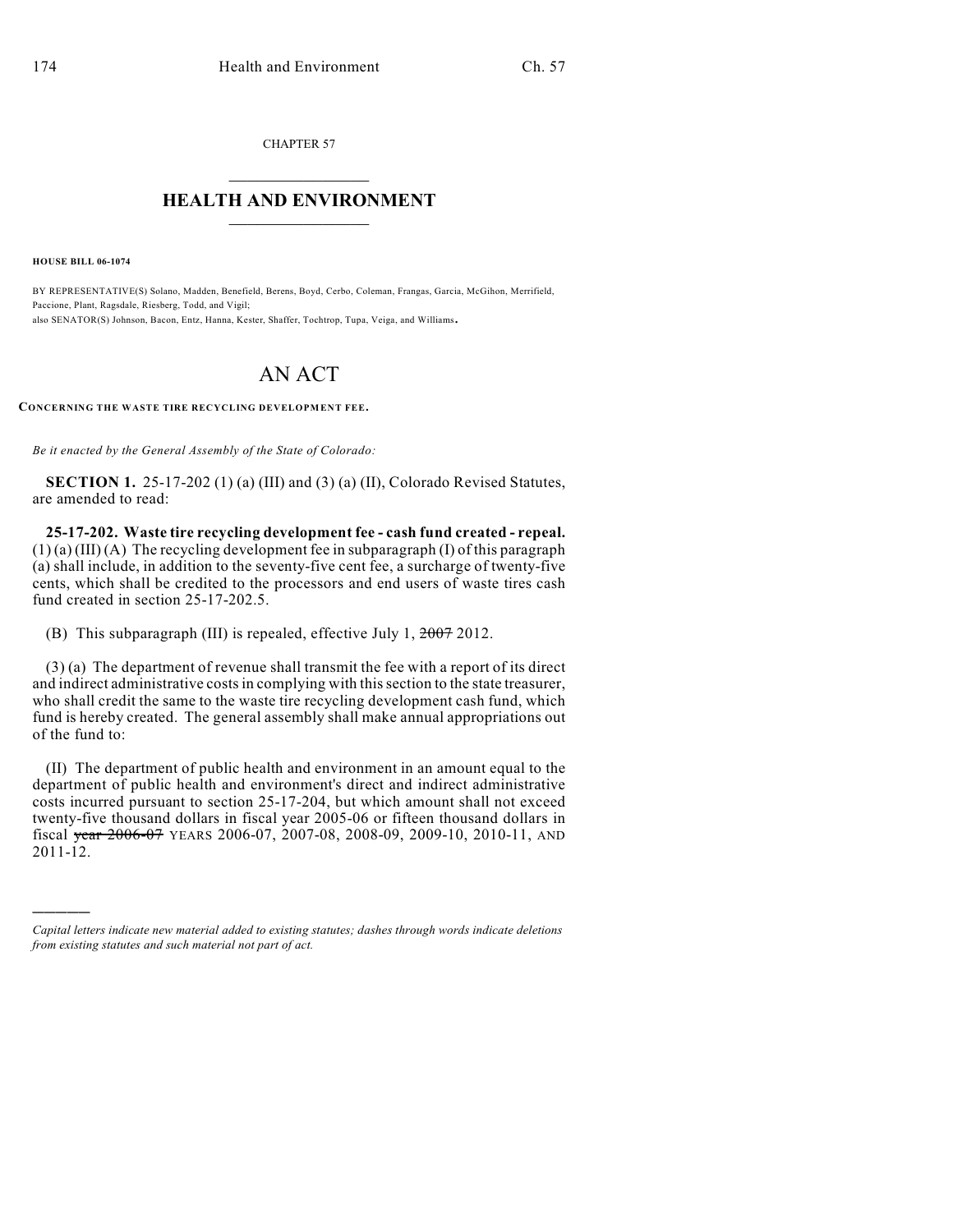**SECTION 2.** 25-17-202 (3) (b), Colorado Revised Statutes, is amended to read:

**25-17-202. Waste tire recycling development fee - cash fund created - repeal.** (3) (b) On and after July 1, 2000, the remaining moneys in the fund shall be subject to annual appropriation or transfer by the general assembly as follows:

(I) (A) Of the new revenues deposited in the fund each fiscal year, no more than two-thirds shall be appropriated to the department of local affairs for allocation to the division of local government for the purposes described in section 24-32-114, C.R.S. and

(B) ANY MONEYS IN THE FUND NOT EXPENDED OR ENCUMBERED FROM ANY APPROPRIATION AT THE END OF ANY FISCAL YEAR SHALL REMAIN AVAILABLE FOR EXPENDITURE IN THE NEXT FISCAL YEAR WITHOUT FURTHER APPROPRIATION.

(II) (A) The remaining funds shall be transferred to the advanced technology fund on a quarterly basis, for the purposes described in section 23-1-106.5 (9), C.R.S. The transfer of funds shall be made on June 1, 2001, and at the end of each quarter of each successive fiscal year. Such additional transfers as may be necessary to bring the waste tire recycling development cash fund into compliance with the limit on uncommitted cash fund reserves, as specified in section 24-75-402, C.R.S., may also be made during the fiscal year.

(B) Notwithstanding any provision of this section to the contrary, on June 1, 2003, and at the end of each quarter for fiscal year 2003-04, the state treasurer shall transfer the balance of moneys in the advanced technology fund to the general fund.

**SECTION 3.** 25-17-202.5 (2), Colorado Revised Statutes, is amended to read:

**25-17-202.5. Processors and end users of waste tires cash fund created repeal.** (2) This section is repealed, effective July 1,  $\frac{2007}{2012}$ .

**SECTION 4.** 24-32-114 (7), Colorado Revised Statutes, is amended to read:

**24-32-114. Cleanup of illegally disposed of waste tires - waste tire cleanup fund - legislative declaration - repeal.** (7) This section is repealed, effective upon receipt by the general assembly of the certification described in subsection (6) of this section or effective July 1, 2008 2013, whichever occurs first.

**SECTION 5.** 23-1-106.5 (9) (b) and (9) (c), Colorado Revised Statutes, are amended to read:

**23-1-106.5. Duties and powers of the commission with regard to advanced technology - fund created.** (9) (b) The commission shall expend moneys in the advanced technology fund to provide research funding and technology transfer capital to individuals or public or private entities seeking to develop or implement projects for biotechnology and other advanced technology or for environmental research, research and development, and technology transfer programs in the state. FINANCE RESEARCH, DEVELOPMENT, AND TECHNOLOGY TRANSFER WITH REGARD TO WASTE DIVERSION AND RECYCLING STRATEGIES OR ENVIRONMENTAL ALTERNATIVES